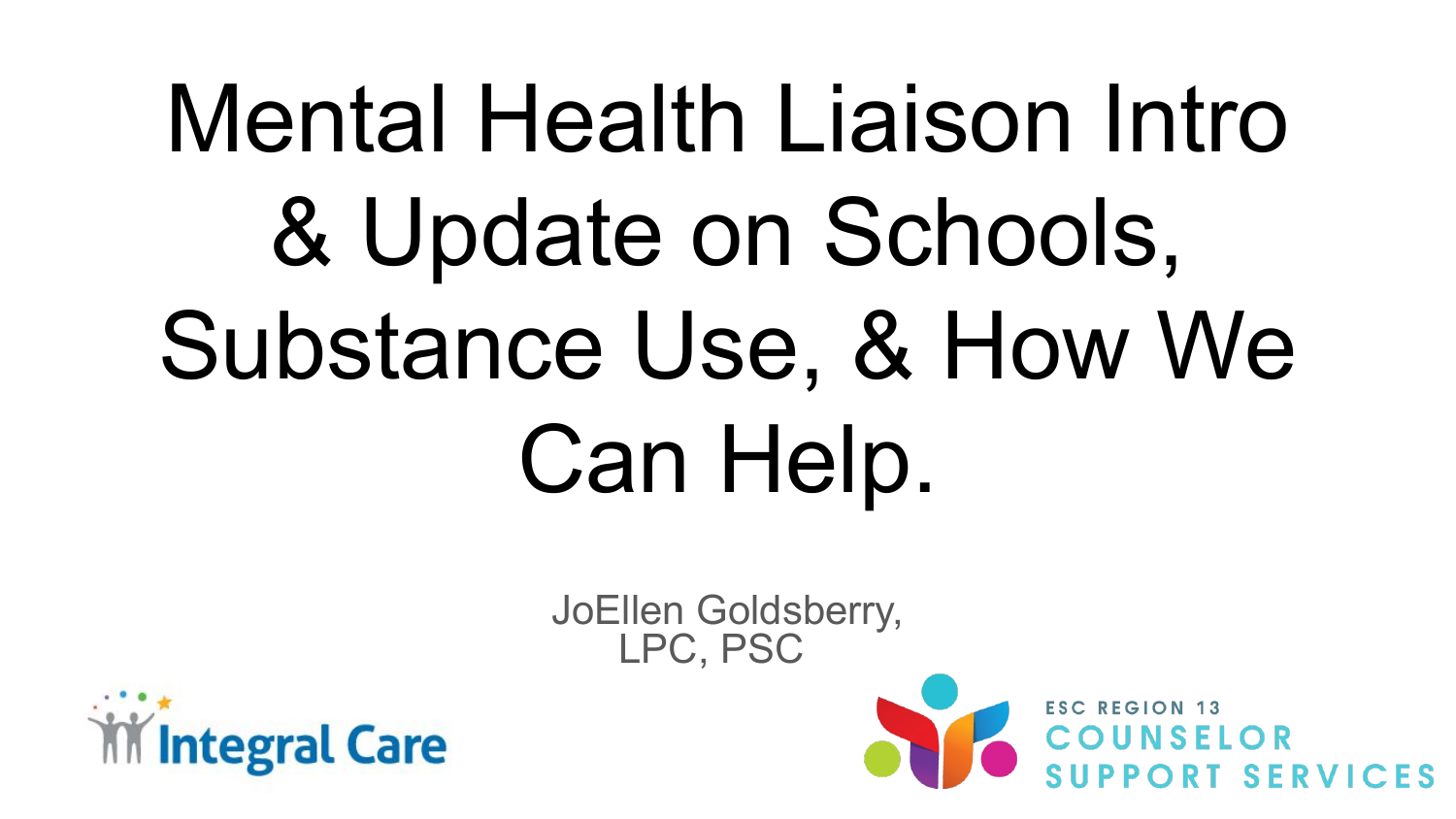## Brief Introduction

Teacher in Florida and Texas for 6 years.

School Counselor roles for 7, including Director of Student Support Services.

Variety of campuses and districts

15th year in the education industry

Licensed Professional Counselor, PSC, and Dare To Lead **Trained**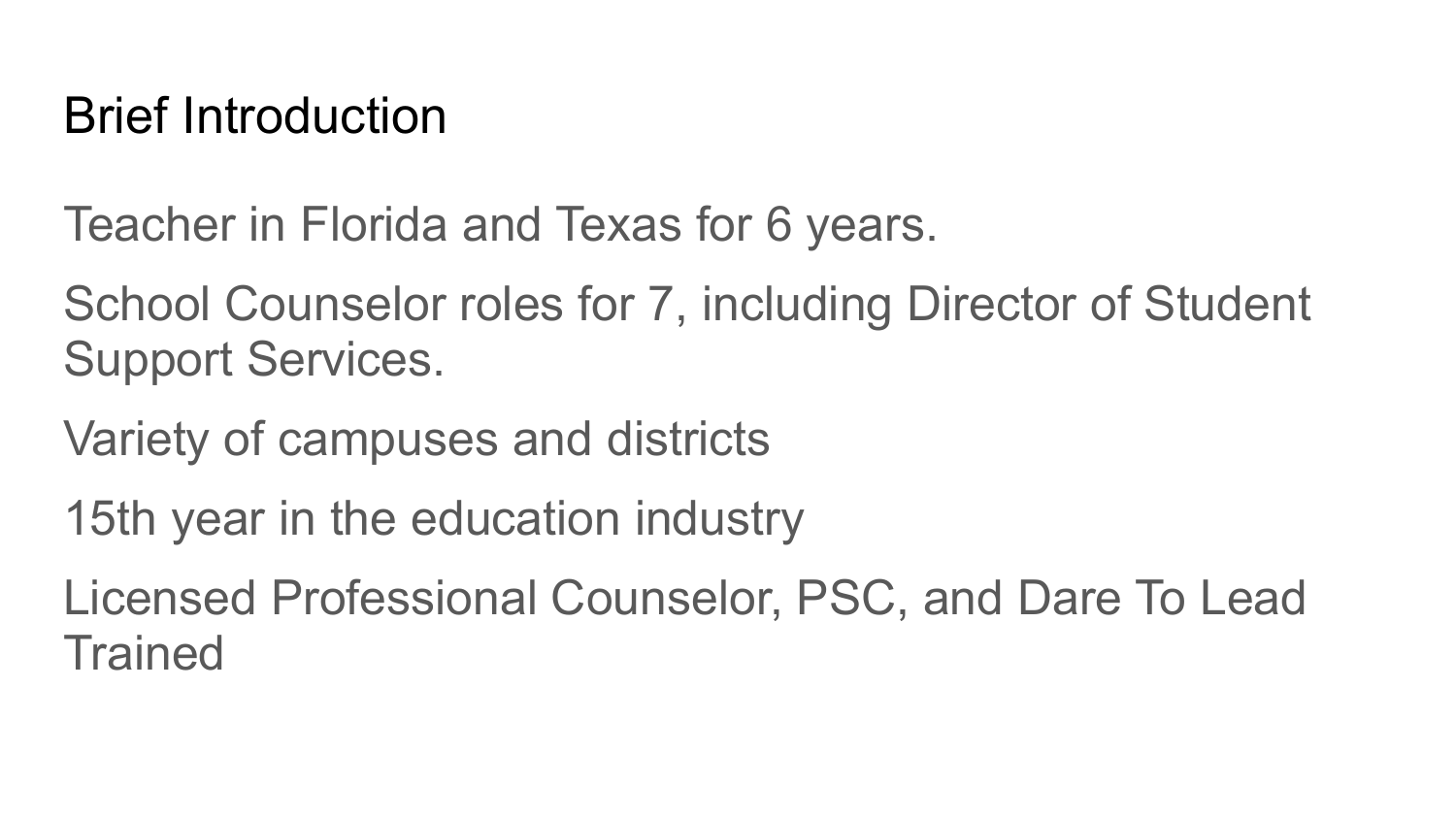### What exactly is HB-19?

House Bill 19 came out of the 86th Legislative Session (May 2019)

It created a licensed mental health position employed by a Local Mental Health Authority (LMHA) to partner with the Educational Service Center in all regions of Texas.

The goal is to provide ESCs and in turn school districts with greater access and knowledge to mental health resources and trainings.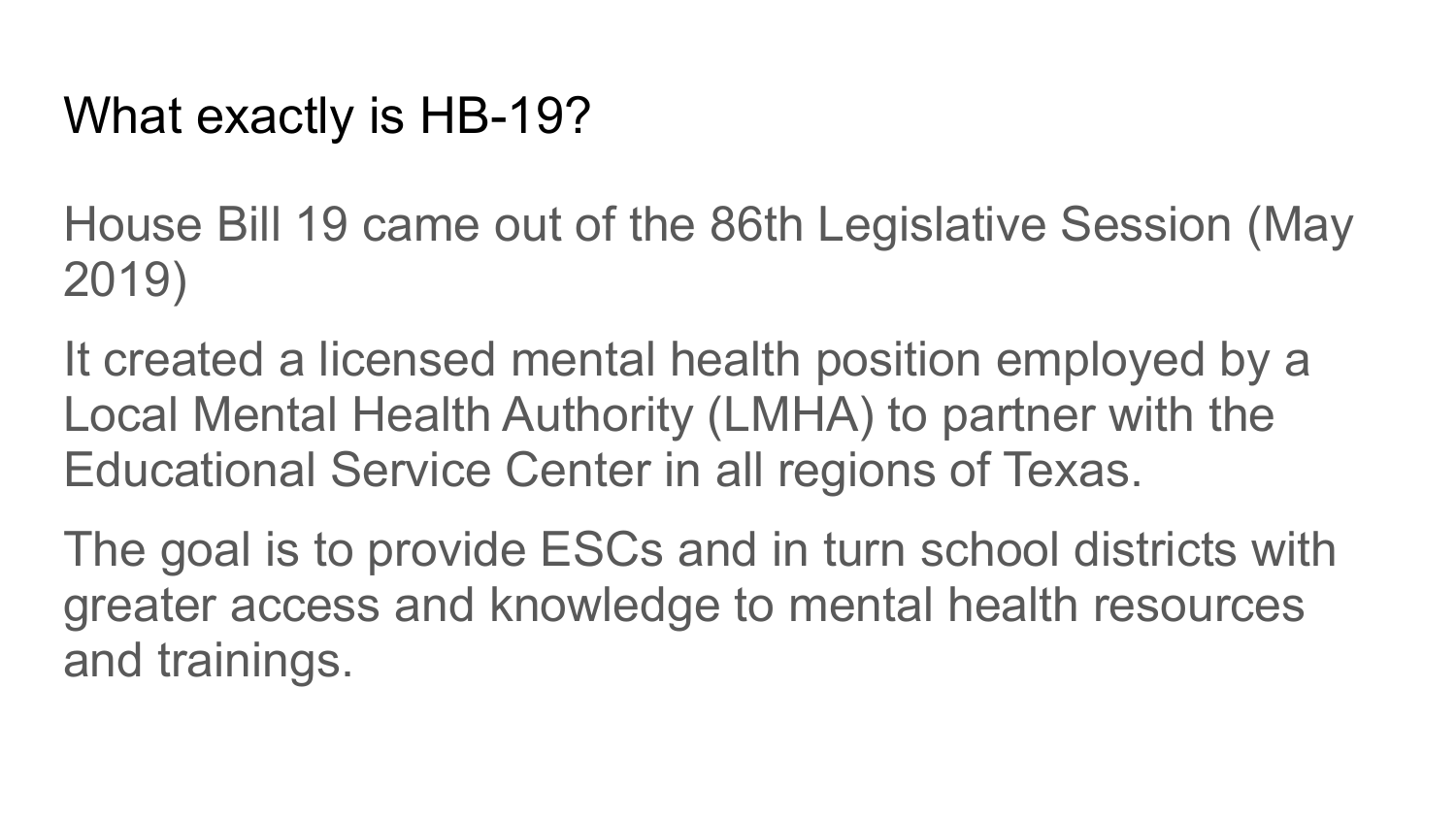Ways I can help...

Provide resources and access to evidenced based trainings for school districts.

Facilitate Mental Health First Aid trainings in collaboration with the regional LMHAs.

Provide region wide trainings and increase awareness on the topics of Grief and Trauma, specifically regarding supporting students with IDD, and Substance Use Intervention and Prevention.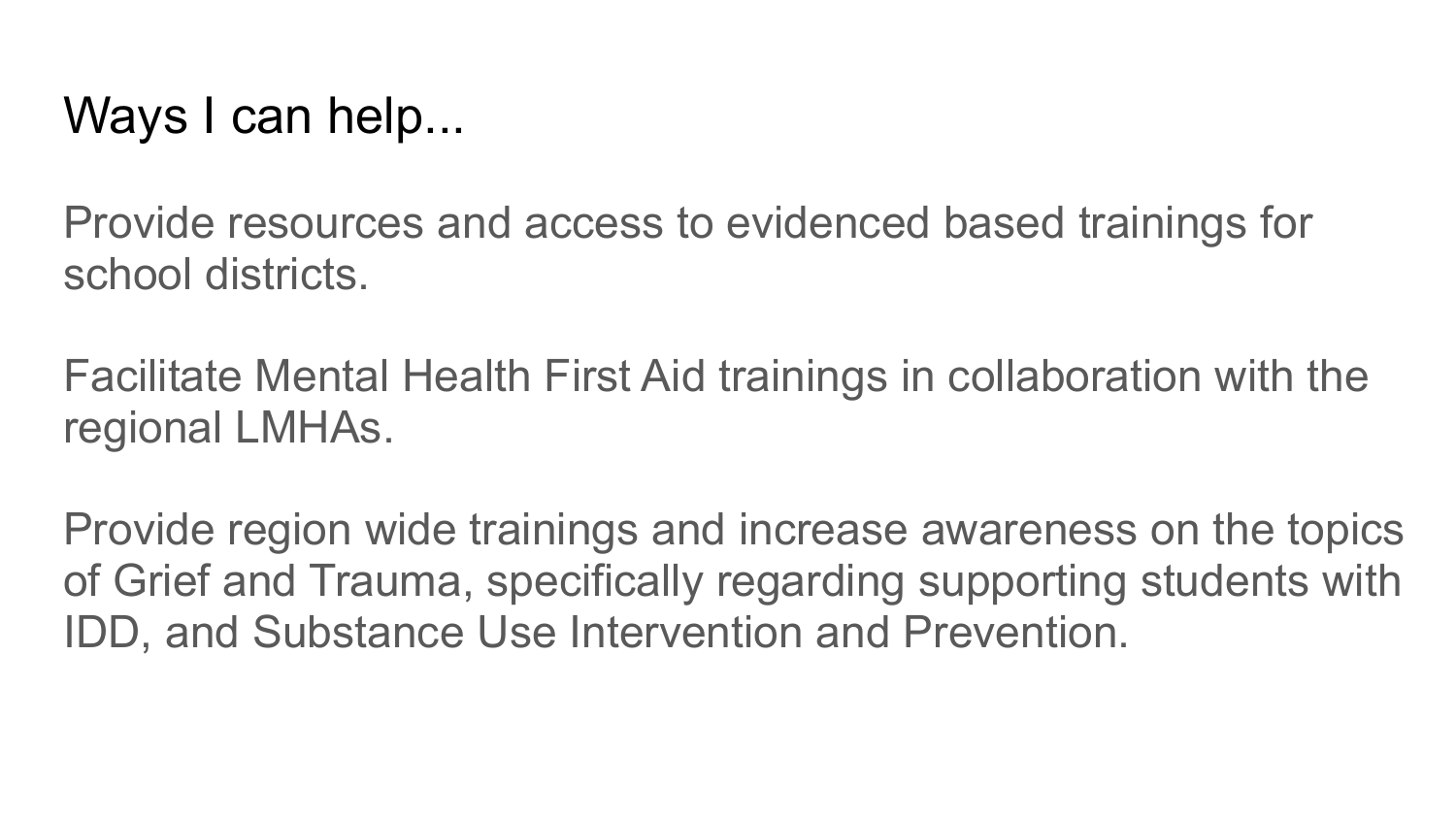How Schools Are Doing…

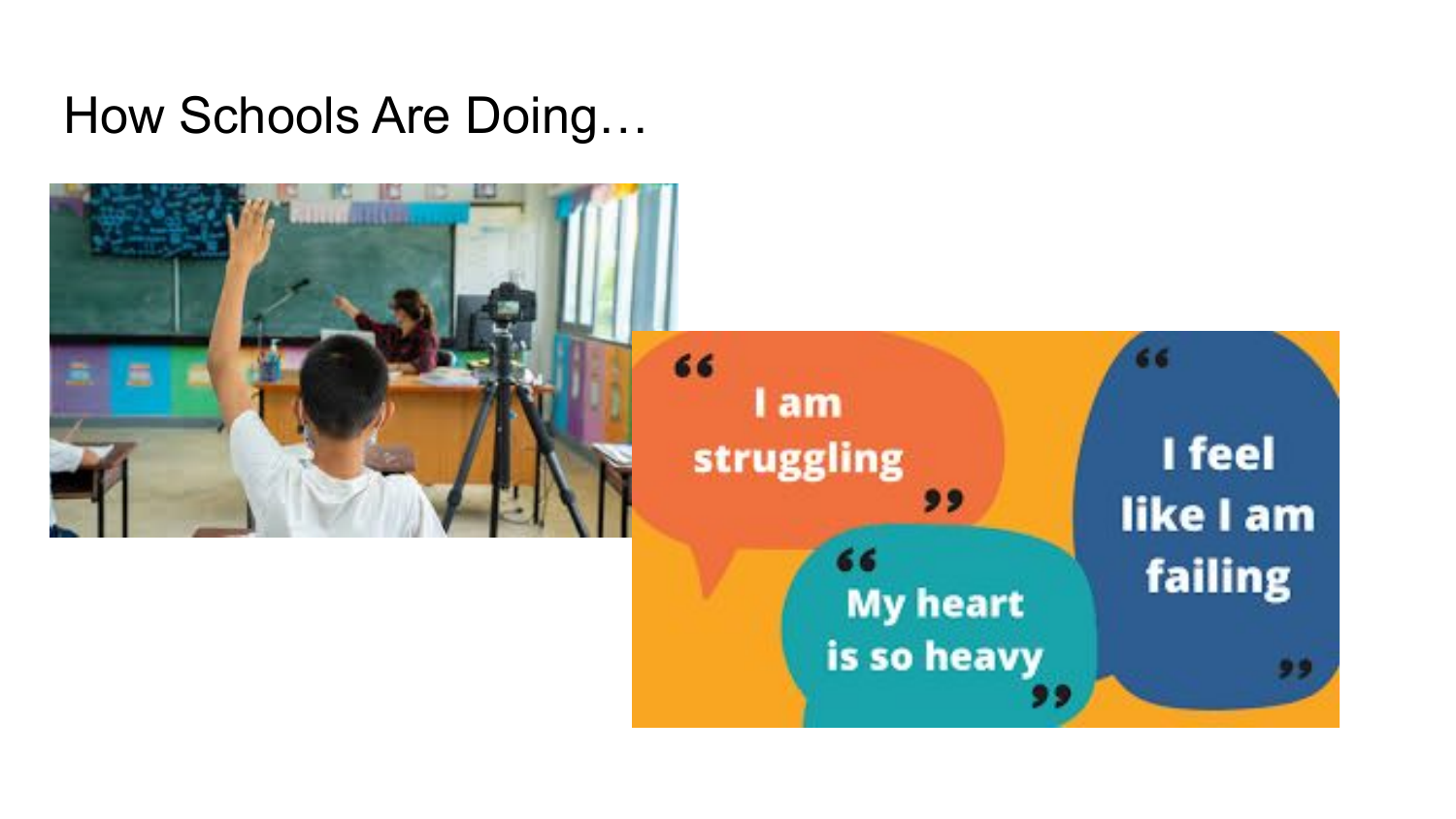#### Substance Use Prevention

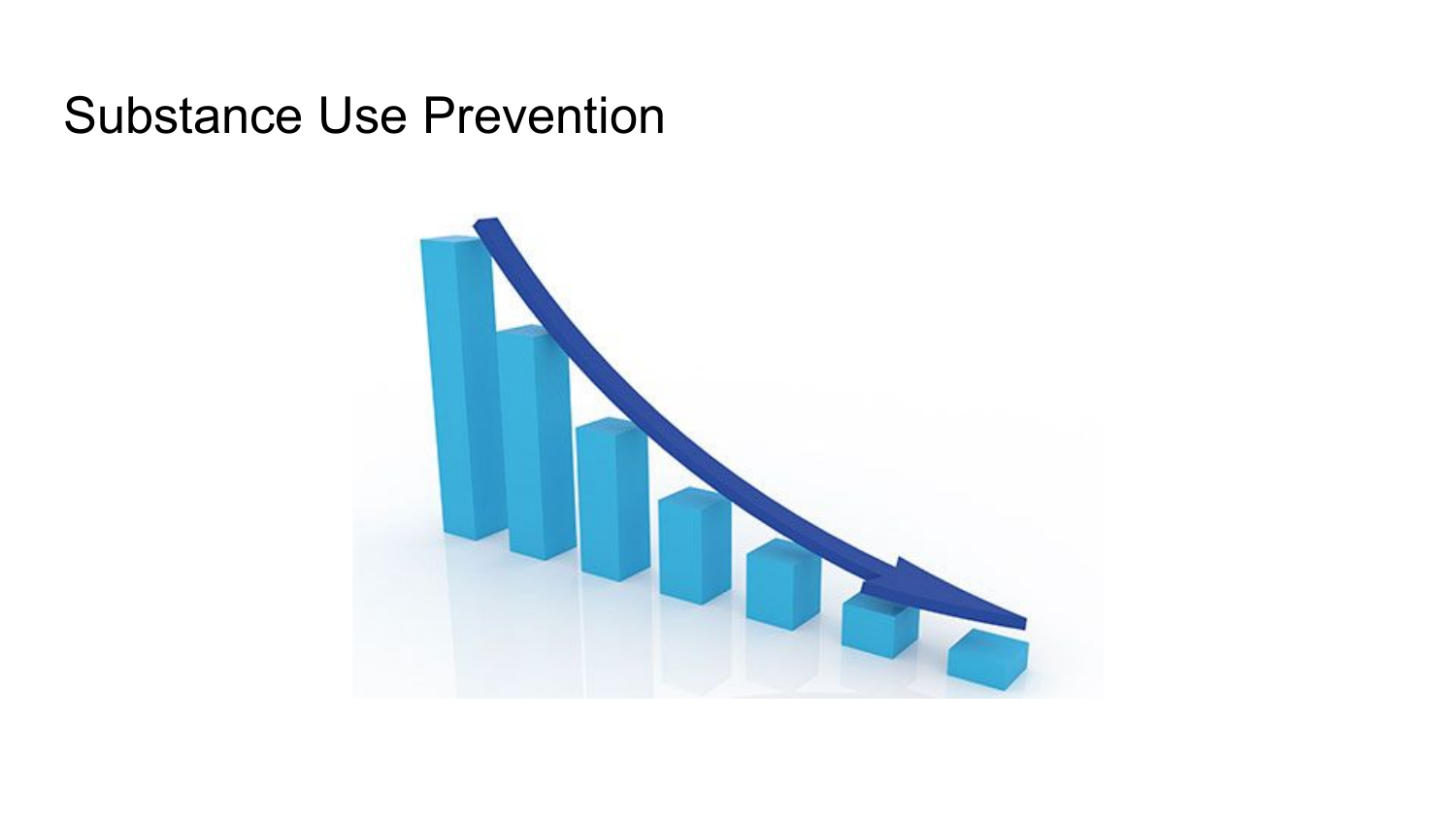#### How We Can Help



Check in with the students in your life.



 $\binom{4}{1}$